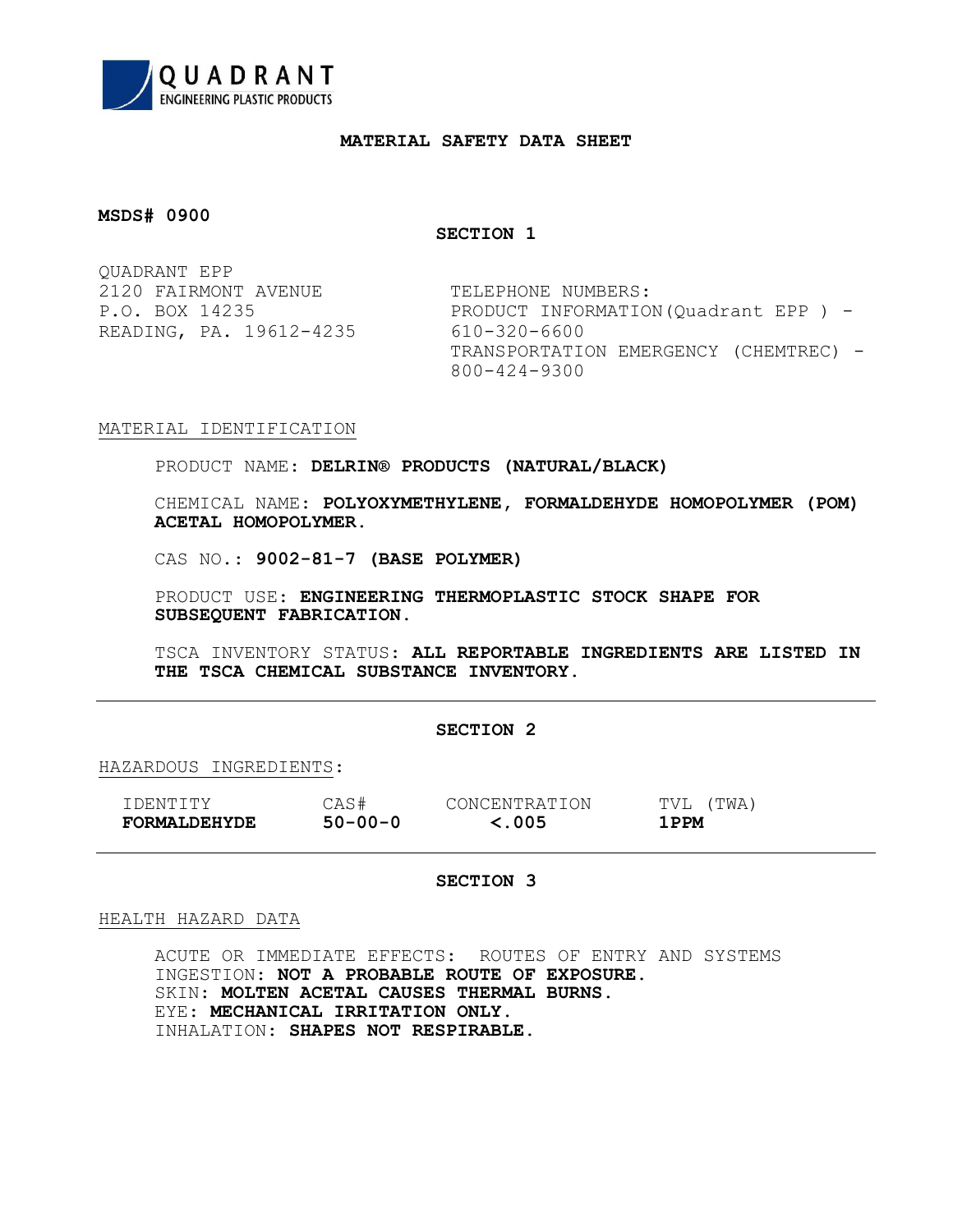## MSDS #0900 Quadrant EPP Page 2

### SECTION 4

EMERGENCY FIRST AID

 IF EXPOSED TO FUMES FROM OVERHEATING, MOVE TO FRESH AIR. CONSULT A PHYSICIAN IF SYMPTOMS PERSIST.

WASH SKIN WITH SOAP AND PLENTY OF WATER.

FLUSH EYES WITH WATER. CONSULT A PHYSICIAN IF SYMPTOMS PERSIST.

 IF MOLTEN ACETAL CONTACTS SKIN, COOL RAPIDLY WITH COLD WATER. DO NOT ATTEMPT TO PEEL ACETAL FROM SKIN. OBTAIN MEDICAL ATTENTION TO THERMAL BURN.

CHRONIC EFFECTS: CHRONIC INHALATION STUDIES IN ANIMALS HAVE SHOWN THAT FORMALDEHYDE CAUSES NASAL CANCER IN RATS. THE INTERNATIONAL AGENCY FOR RESEARCH ON CANCER HAS CLASSIFIED FORMALDEHYDE AS A CARCINOGEN IN GROUP 2A, AND THE NATIONAL TOXICOLOGY PROGRAM INCLUDED FORMALDEHYDE IN ITS ANNUAL REPORT ON CARCINOGENS. THE OSHA TWA FOR FORMALDEHYDE IS 0.75 PPM. THE ACGIH TLV IS 1 PPM. THE OSHA AND ACGIH STEL IS 2 PPM.

COMPONENTS WITH WORKPLACE CONTROL PARAMETERS:

| <b>FORMALDEHYDE</b> | l OSHA       | TWA VALUE 0.75ppm; STEL VALUE 2ppm, OSHA |
|---------------------|--------------|------------------------------------------|
|                     |              | ACTION LEVEL 0.5ppm                      |
|                     | <b>ACGIH</b> | $ CLV$ 0.3ppm                            |

MEDICAL CONDITIONS GENERALLY AGGRAVATED BY THIS MATERIAL: NO DATA ARE AVAILABLE THAT ADDRESSES MEDICAL CONDITIONS THAT ARE GENERALLY RECOGNIZED AS BEING AGGRAVATED BY EXPOSURE TO THIS PRODUCT.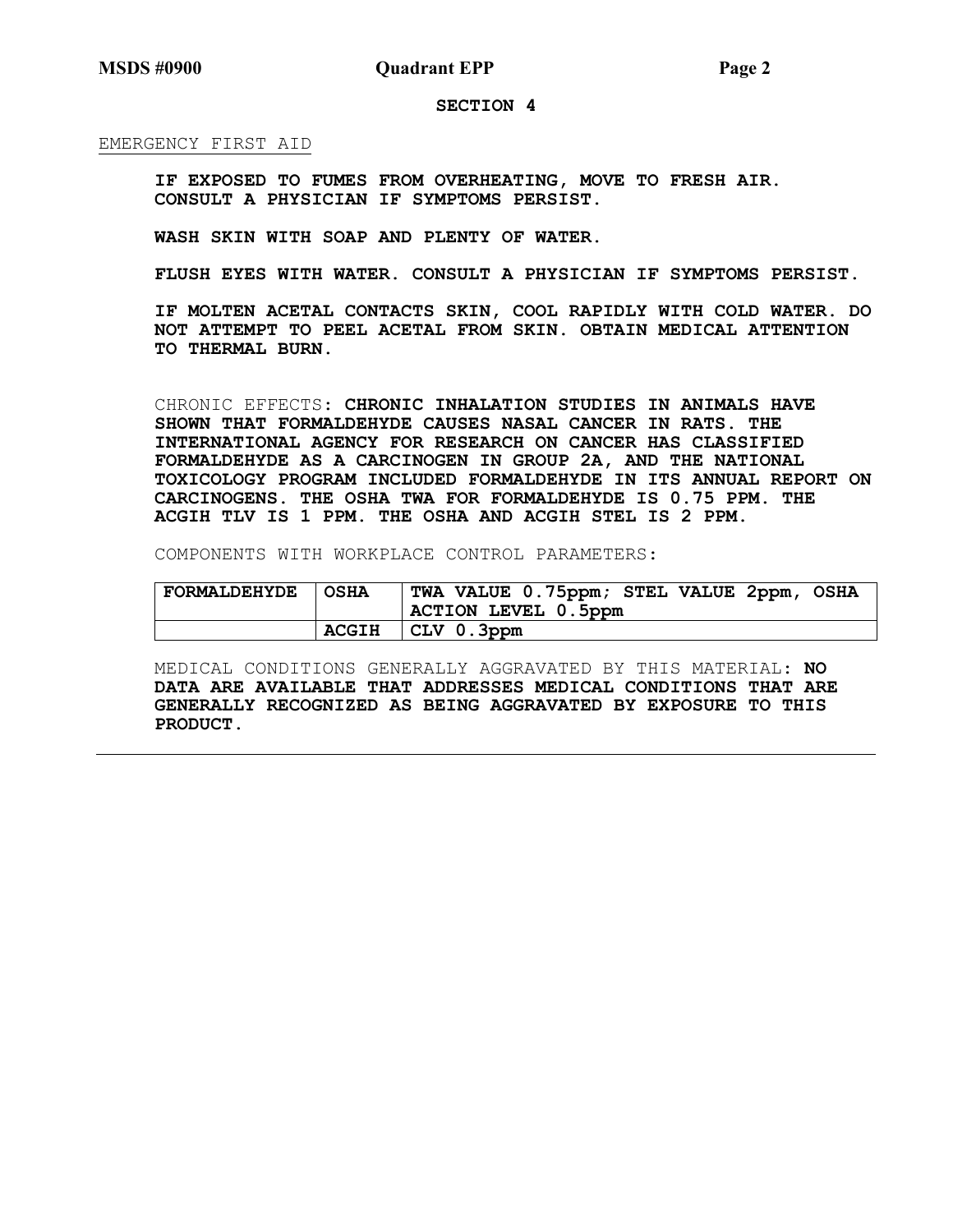MSDS #0900 Quadrant EPP Page 3

### SECTION 5

### FIRE AND EXPLOSION HAZARD DATA

FLASH IGNITION TEMPERATURE: 608 F./ 320 C. METHOD: ASTM D-1929

UNUSUAL FIRE, EXPLOSION HAZARDS: NONE KNOWN.

HAZARDOUS COMBUSTION PRODUCTS: FORMALDEHYDE MAY BE RELEASED IF PRODUCT IS EXPOSED TO EXCESSIVE HEAT OR FIRE.

SPECIAL FIRE FIGHTING INSTRUCTIONS: FIRE FIGHTERS AND OTHERS EXPOSED TO PRODUCTS OF COMBUSTION SHOULD WEAR FULL PROTECTIVE CLOTHING INCLUDING SELF-CONTAINED BREATHING APPARATUS. FIRE FIGHTING EQUIPMENT SHOULD BE THOROUGHLY DECONTAMINATED AFTER USE.

EXTINGUISHING MEDIA: WATER SPRAY OR ANY CLASS A EXTINGUISHING AGENT.

Physical health Hazards:

DUST MAY FORM EXPLOSIVE MIXTURES WITH AIR. AVOID DUST FORMATION AND CONTROL IGNITION SOURCES. ALL PLASTIC DUST PARTICLES SUSPENDED IN AIR ARE COMBUSTIBLE AND MAY BE EXPLOSIVE. KEEP AWAY FROM HEAT, SPARKS, FLAME, AND OTHER IGNITION SOURCES. PREVENT DUST ACCUMULATIONS AND DUST CLOUDS. EMPLOY GROUNDING, VENTING, AND EXPLOSIVE RELIEF PROVISIONS IN ACCORDANCE WITH ACCEPTED ENGINEERING PRACTICES AND NFPA PROVISIONS IN ANY PROCESS CAPABLE OF GENERATING DUST AND/OR STATIC ELECTRICITY. EXPLOSION HAZARDS APPLY ONLY TO DUSTS, NOT GRANULAR FORMS OF THIS PRODUCT. SEE ALSO SPECIAL PRECAUTIONS SECTION BELOW.

### SECTION 6

ACCIDENTAL RELEASES

SPILL OR RELEASE: CLEAN UP BY VACUUMING OR SWEEPING TO PREVENT FALLS.

SECTION 7

STORAGE CONDITIONS

DRY STORAGE.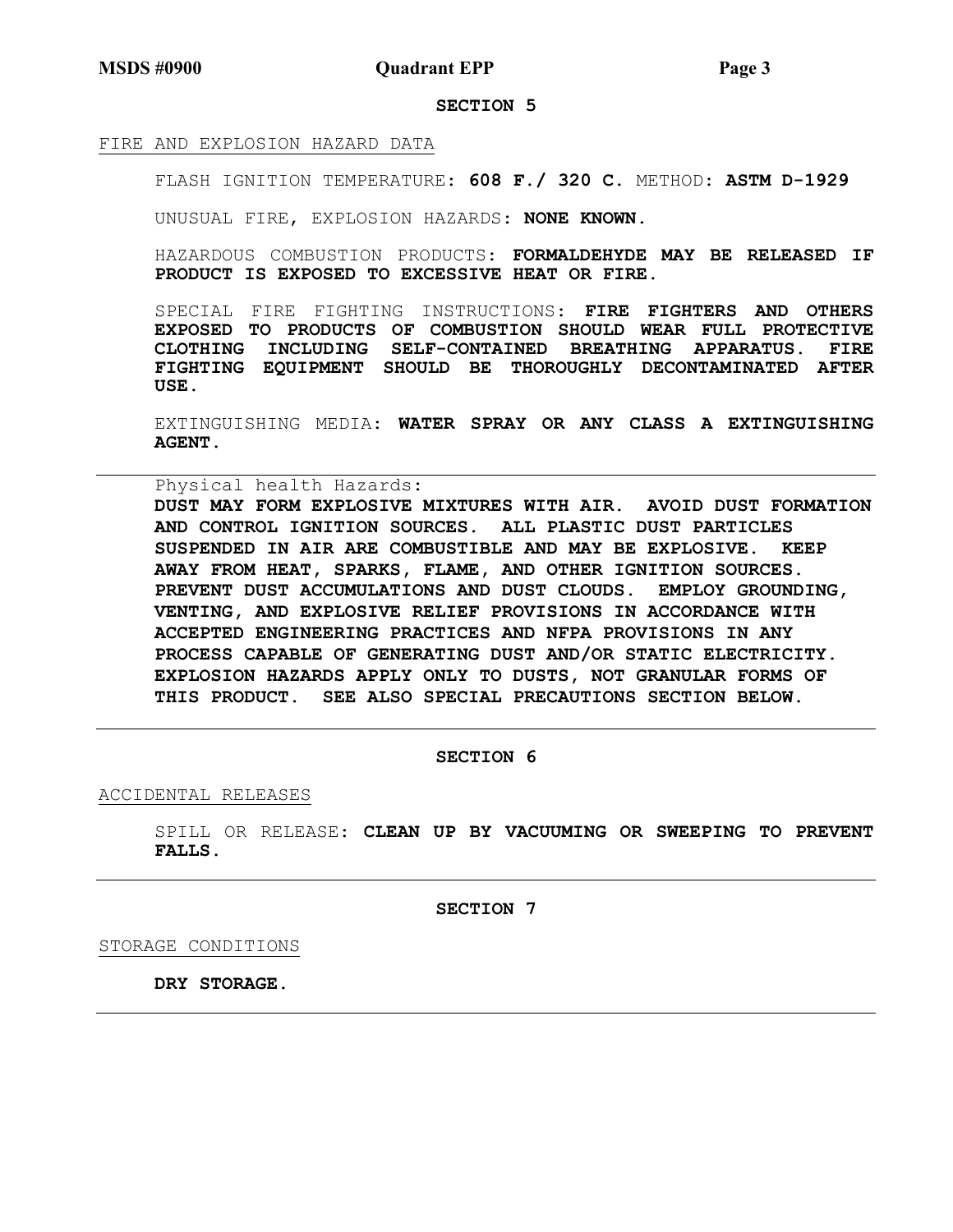#### SECTION 8

### PROTECTION INFORMATION

EYE: SAFETY GLASSES ARE RECOMMENDED TO PREVENT PARTICULATE MATTER FROM ENTERING EYES WHILE GRINDING OR MACHINING.

SKIN: PROTECTIVE GLOVES ARE REQUIRED WHEN HANDLING HOT POLYMER. ALSO, LONG SLEEVE COTTON SHIRT AND LONG PANTS IF HANDLING MOLTEN POLYMER.

VENTILATION: LOCAL EXHAUST AT PROCESSING EQUIPMENT TO KEEP PARTICULATES BELOW 15 MG/M3, THE OSHA LIMIT FOR NUISANCE DUSTS. GRINDING AND MACHINING OF PARTS SHOULD BE REVIEWED TO ASSURE THAT PARTICULATE LEVELS ARE KEPT AT RECOMMENDED LEVELS. ALSO, FORMALDEHYDE FUMES MAY BE RELEASED DURING FABRICATION.

RESPIRATOR: NONE UNDER NORMAL PROCESSING, IF VENTILATION IS ADEQUATE. IF FORMALDEHYDE CONCENTRATION IS ABOVE 1 PPM, A PROPERLY FITTED NIOSH APPROVED RESPIRATOR IS REQUIRED.

EXPOSURE GUIDELINES: FORMALDEHYDE PEL (OSHA) 0.75ppm,  $0.92mg/m^3$ , 8hr TWA  $\texttt{STEL 2ppm, 2.5mg/m}^3$ TLV (ACGIH) CEILING 0.3ppm, A2 SENSITIZER

## SECTION 9

#### PHYSICAL/CHEMICAL DATA

APPEARANCE: STOCK SHAPE MAY BE ROD, PLATE, TUBE, OR STRIP FORM.

ODOR: ESSENTIALLY ODORLESS.

MELTING POINT: 172 - 184 C./ 342 - 363 F.

SOLUBILITY IN WATER: INSOLUBLE

VOLATILE CONTENT %: <1%

SPECIFIC GRAVITY: 1.39 - 1.44

Precautions For Repair & Maintenance Of Contaminated Equipment: Eliminate ignition sources:

TRANSFER FROM STORAGE WITH A MINIMUM AMOUNT OF DUSTING. GROUND ALL TRANSFER, BLENDING, AND DUST COLLECTING EQUIPMENT TO PREVENT STATIC SPARKS IN ACCORDANCE WITH NFPA 70 "NATIONAL ELECTRIC CODE". REVIEW AND COMPLY WITH ALL RELEVANT NFPA PROVISIONS, INCLUDING BUT NOT LIMITED TO NFPA 484 AND NFPA 654 RELATED TO COMBUSTIBLE DUST HAZARDS. REMOVE ALL IGNITION SOURCES FROM MATERIAL HANDLING, TRANSFER, AND PROCESSING AREAS WHERE DUST MAY BE PRESENT. LOCAL EXHAUST VENTILATION SHOULD BE PROVIDED IN WORK AREA.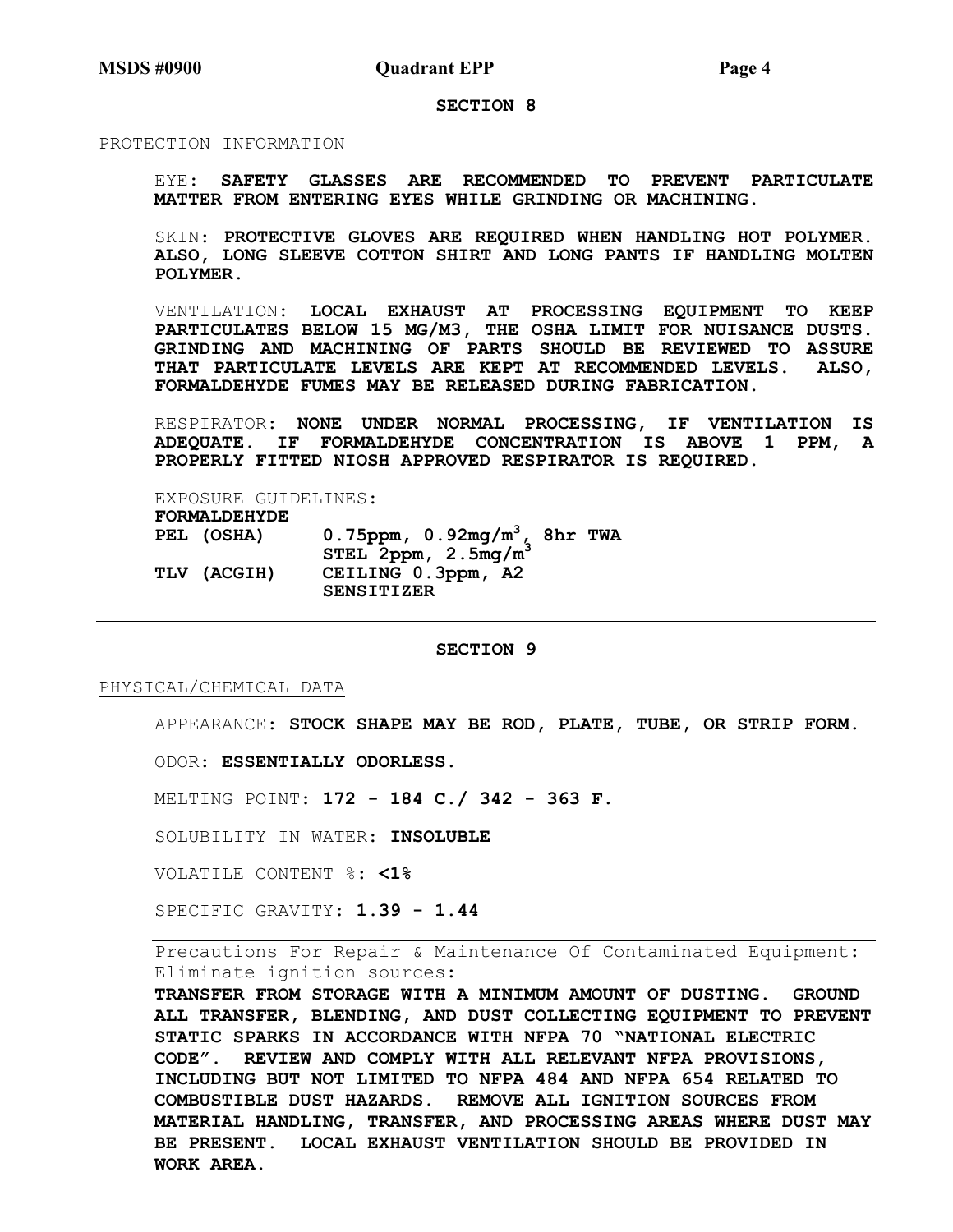## SECTION 10

HAZARDOUS REACTIVITY

STABILITY AT ROOM TEMPERATURE: STABLE.

MATERIALS TO AVOID: STRONG ACIDS AND BASES, DECOMPOSES FORMING FORMALDEHYDE. STRONG OXIDIZING AGENTS.

CONDITIONS TO AVOID: HEATING ABOVE 230 C./ 446 F.- FORMS FORMALDEHYDE.

#### SECTION 11

### TOXICOLOGICAL INFORMATION

CHRONIC TOXICITY: DELRIN PRODUCT SHAPES ARE HARMLESS.

MEDICAL CONDITIONS PRONE TO AGGRAVATION BY EXPOSURE: NO DATA IS AVAILABLE WHICH ADDRESSES MEDICAL CONDITIONS THAT ARE GENERALLY RECOGNIZED AS BEING AGGRAVATED BY EXPOSURE TO THIS PRODUCT.

CARCINOGENICITY: REFER TO SECTION 4 (CHRONIC EFFECTS) FOR EFFECTS OBSERVED IN ANIMALS.

### SECTION 12

ECOLOGICAL INFORMATION

AQUATIC TOXICITY: TOXICITY IS EXPECTED TO BE LOW BASED ON INSOLUBILITY OF POLYMER IN WATER.

## SECTION 13

DISPOSAL

SPILL OR RELEASE: CLEAN UP BY VACUUMING OR WET SWEEPING TO MINIMIZE DUST EXPOSURE.

WASTE DISPOSAL: RECYCLING IS ENCOURAGED, LANDFILL OR INCINERATION IN COMPLIANCE WITH FEDERAL, STATE, AND LOCAL REGULATIONS.

SECTION 14

TRANSPORT INFORMATION

DOT HAZARD CLASS: NA SHIPPING NAME: NA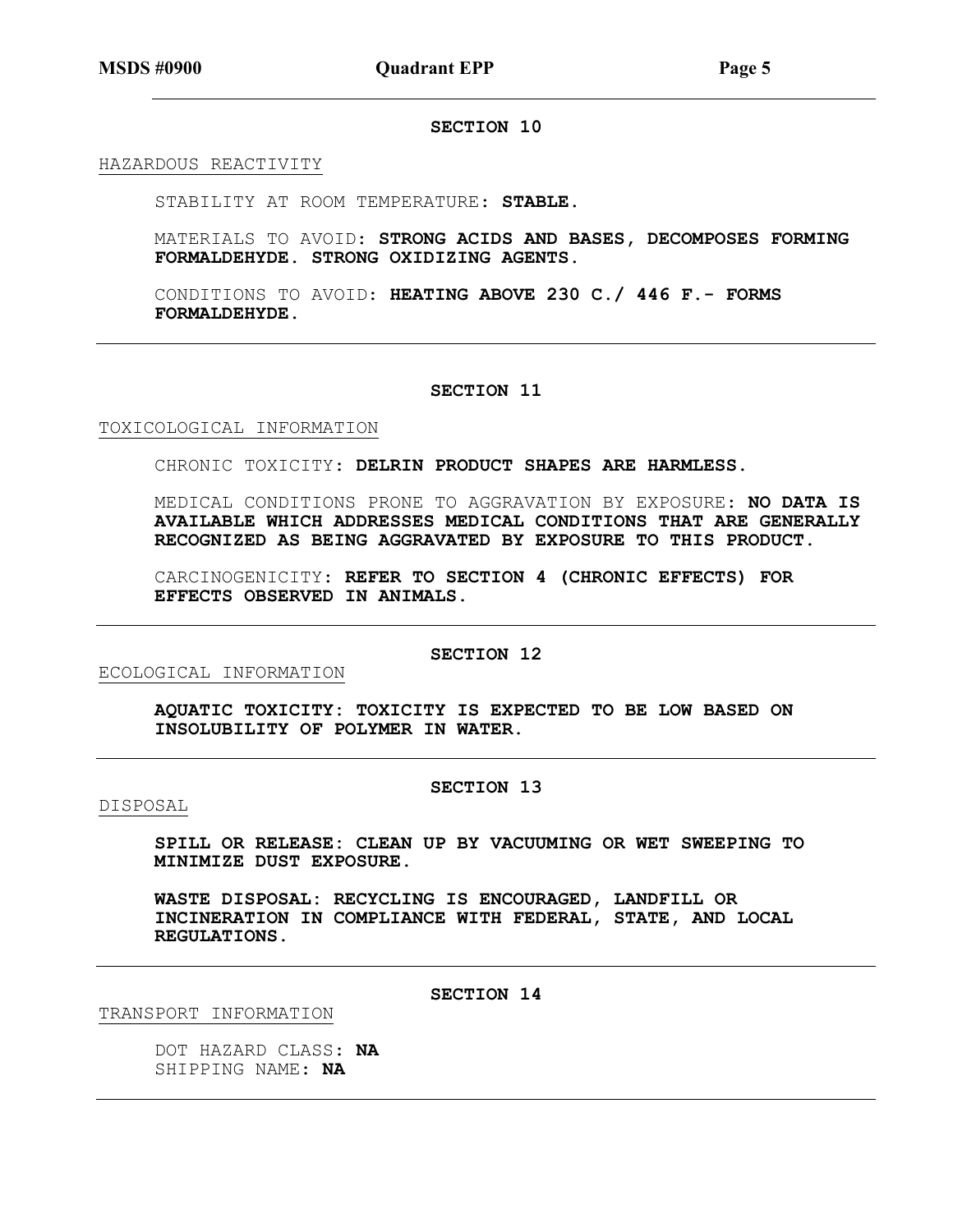### SECTION 15A REGULATORY INFORMATION

SECTION 313 SUPPLIER NOTIFICATION: (SARA TITLE III-TOXIC CHEMICALS LIST)

> THIS PRODUCT CONTAINS NO KNOWN TOXIC CHEMICALS SUBJECT TO THE REPORTING REQUIREMENTS OF SECTION 313 OF THE EMERGENCY PLANNING AND COMMUNITY RIGHT-TO-KNOW ACT OF 1986 AND 40 CFR 372.

### STATE RIGHT TO KNOW LAWS

NO SUBSTANCES ON THE STATE HAZARDOUS LIST, FOR THE STATES INDICATED BELOW, ARE USED IN THE MANUFACTURE OF PRODUCTS ON THIS MATERIAL SAFETY DATA SHEET, WITH THE EXCEPTIONS INDICATED. WHILE WE DO NOT SPECIFICALLY ANALYZE THESE PRODUCTS, OR THE RAW MATERIALS USED IN THEIR MANUFACTURE, FOR SUBSTANCES ON VARIOUS STATE HAZARDOUS SUBSTANCES LISTS, TO THE BEST OF OUR KNOWLEDGE THE PRODUCTS ON THIS MATERIAL SAFETY DATA SHEET CONTAIN NO SUCH SUBSTANCES EXCEPT FOR THOSE SPECIFICALLY LISTED BELOW:

## PENNSYLVANIA:

SUBSTANCES ON THE PENNSYLVANIA HAZARDOUS SUBSTANCES LIST PRESENT AT A CONCENTRATION OF 1% OR MORE: NONE KNOWN.

SUBSTANCES ON THE PENNSYLVANIA SPECIAL HAZARDOUS SUBSTANCES LIST PRESENT AT A CONCENTRATION OF 0.01% OR MORE: NONE KNOWN.

### CALIFORNIA PROPOSITION 65:

SUBSTANCES KNOWN TO THE STATE OF CALIFORNIA TO CAUSE CANCER: FORMALDEHYDE.

SUBSTANCES KNOWN TO THE STATE OF CALIFORNIA TO CAUSE BIRTH DEFECTS OR OTHER REPRODUCTIVE HARM: NONE KNOWN.

| <b>HEALTH</b>             |   |
|---------------------------|---|
| FLAMMABILITY              |   |
| <b>REACTIVITY</b>         |   |
| PPE                       | А |
| <b>#ACUTE</b><br>*CHRONIC |   |

# SECTION 15B LABELING INFORMATION